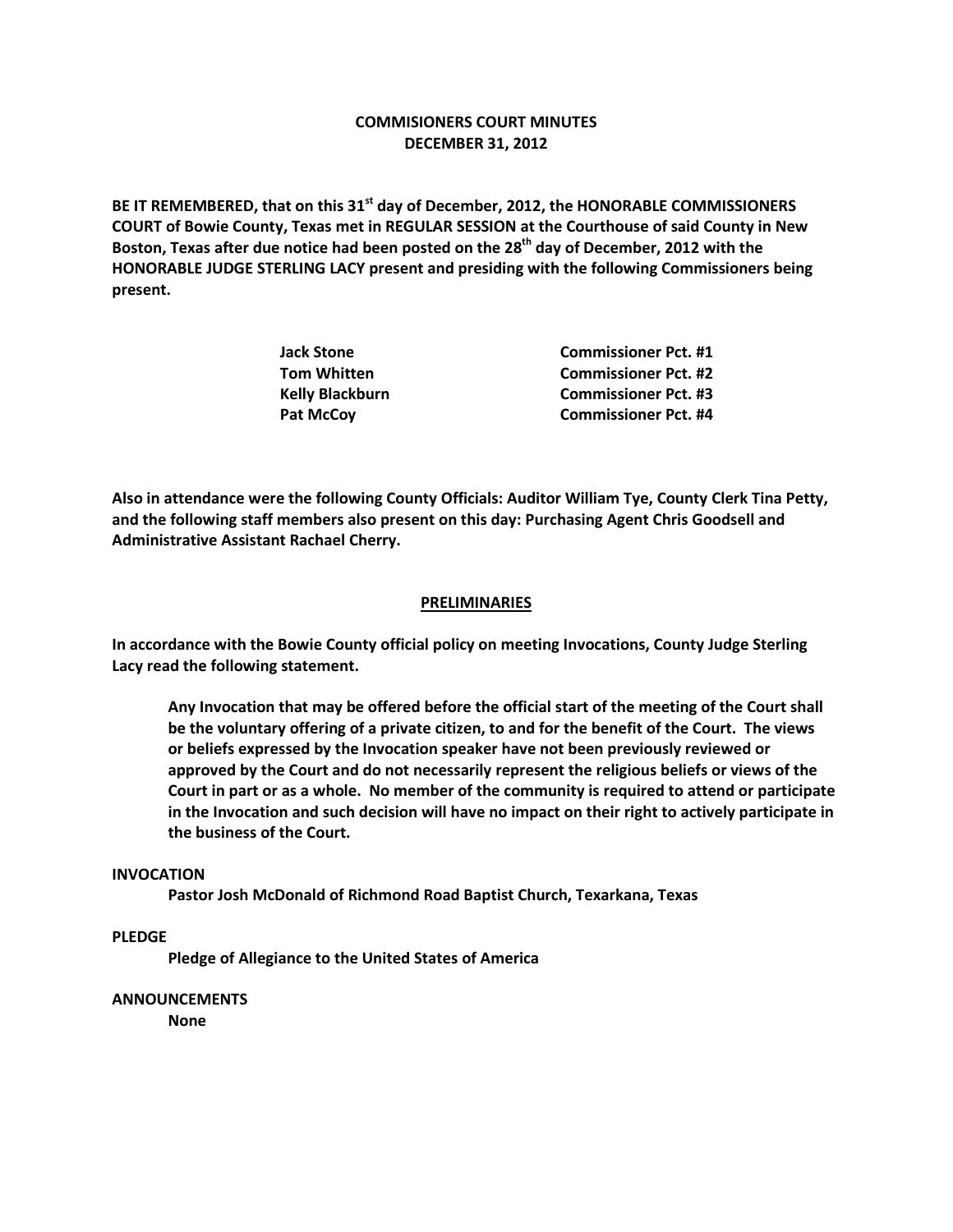# **REGULAR AGENDA ITEMS**

**Court Convened at 10:03 A.M. when the following ORDERS, JUDGMENTS and DECREES were had and ORDERED spread upon the minutes of the Court to-wit.**

**Item 1: There were no Public Comments.**

- **Item 2: There were no Commissioners Court response to Public Comments.**
- **Item 3: On this 31st day of December, 2012, a motion was made by Commissioner Tom Whitten and duly second by Commissioner Pat McCoy to declare surplus for future sale at an auction or salvage the following items: (1) 15 ft. bush hog, serial #1222407; (1) 5 ft. bush hog, serial #0318731-Pct. 2 Tom Whitten. Motion was put to a vote and all voted aye and none opposed. Motion carried.**
- **Item 4: On this 31st day of December, 2012, a motion was made by Commissioner Jack Stone and duly second by Commissioner Kelly Blackburn to declare surplus the attached list of equipment from various departments-William Tye. Motion was put to a vote and all voted aye and none opposed. Motion carried.**
- **Item 5: On this 31st day of December, 2012, a motion was made by Commissioner Pat McCoy and duly second by Commissioner Tom Whitten to support the ATCOG Rural Transit District (RTD) application for funding through the Texas Department of Transportation Rural Discretionary Program as per letter read in open court by Judge Lacy. Motion was put to a vote and all voted aye and none opposed. Motion carried.**
- **Item 6: On this 31st day of December, 2012, a motion was made by Commissioner Kelly Blackburn and duly second by Commissioner Pat McCoy to support the ATCOG Rural Transit District (RTD) application for funding through the Texas Department of Transportation Intercity Bus Program (IBP) as per letter read in open court by Judge Lacy. Motion was put to a vote and all voted aye and none opposed. Motion carried.**
- **Item 7: On this 31st day of December, 2012, a motion was made by Judge Lacy and duly second by Commissioner Kelly Blackburn to retain the firm of Haley and Olson, P.C. as special counsel to assist with legal matters and contracts concerning the operation and management of the Bowie County Jail and Correction Center Annex. Motion was put to a vote and (3) three voted aye and (2) two opposed. Commissioner Kelly Blackburn-yes; Commissioner Tom Whitten-yes; Judge Lacy-yes; Commissioner Pat McCoy-no; and Commissioner Jack Stone-no. Motion carried.**

**Item 8: On this 31st day of December, 2012, a motion was made by Commissioner Pat McCoy and duly**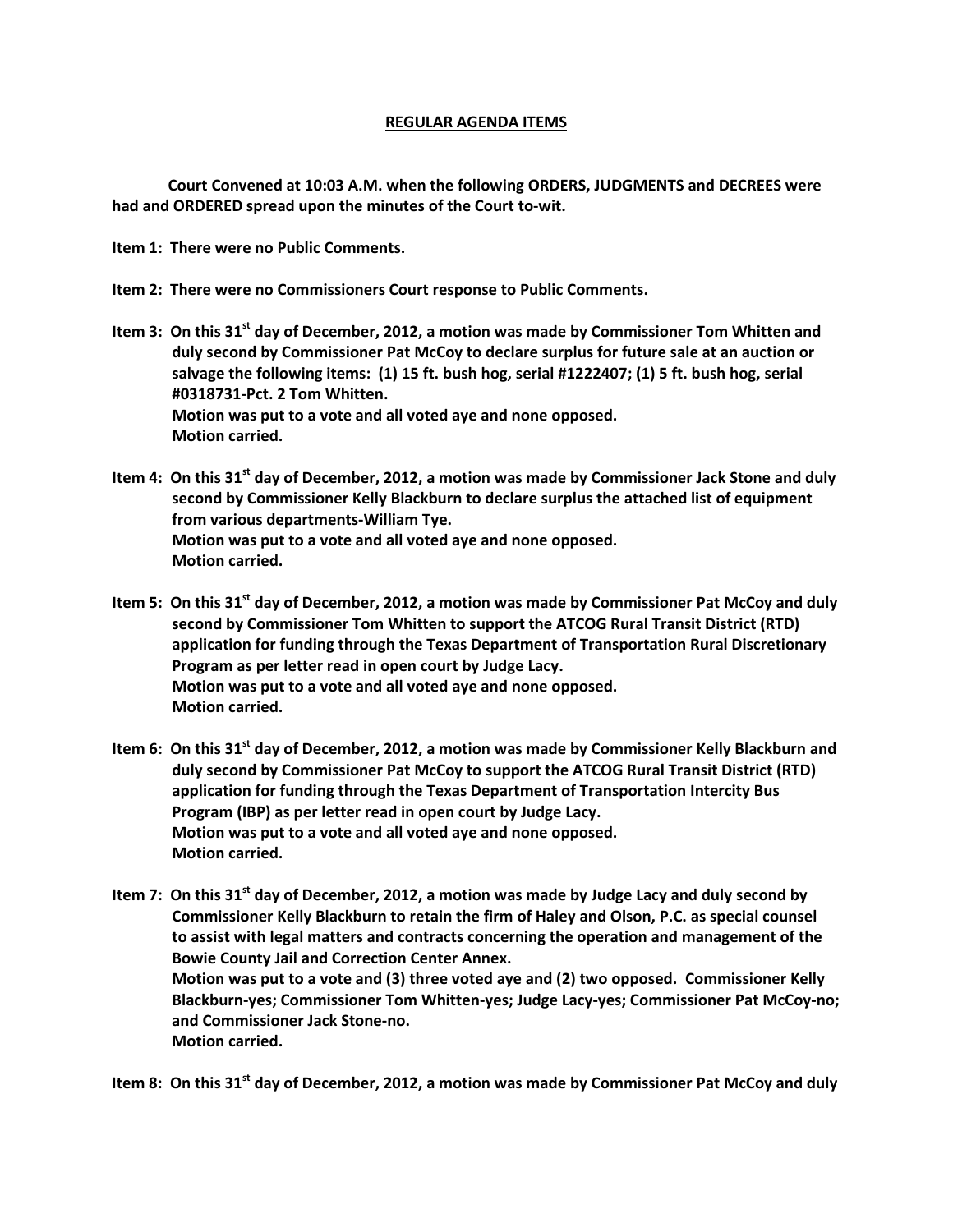**second by Commissioner Tom Whitten to approve the 2013 Bowie County Resolution for the Indigent Defense Grant Program, as read in open Court. Motion was put to a vote and all voted aye and none opposed. Motion carried.**

- **Item 9: On this 31st day of December, 2012, a motion was made by Commissioner Pat McCoy and duly second by Commissioner Kelly Blackburn to reappoint Bob Murray as Bowie County's Representative to the NETRMA Board. Motion was put to a vote and all voted aye and none opposed. Motion carried.**
- **Item 10: On this 31st day of December, 2012, a motion was made by Commissioner Jack Stone and duly second by Commissioner Pat McCoy to approve bonds for: Sheriff James Prince, Commissioner Kelly Blackburn, County Auditor William Tye, District Clerk Billy Fox, Judge Jeff Addison, County Treasurer Donna Burns, Judge Patrick James, Judge Gibson Hadaway, Tax Assessor Toni Barron (her name misspelled on bond), Constable Steve Hawkins, Constable Chris Lee, Constable George Huggins, Constable Scott Usrey, Constable Robert Caudle, and Commissioner Samuel Stone. Motion was put to a vote and all voted aye and none opposed. Motion carried.**
- **Item 11: On this 31st day of December, 2012, a motion was made by Commissioner Jack Stone and duly second by Commissioner Tom Whitten to appoint Gerald Brooks, Wanda Looney, Dr. Jane Morris, Brenda Raney, Ronnie Sladovnik, Shawn Walraven and James Germany as members to the County Historical Commission. Motion was put to a vote and all voted aye and none opposed. Motion carried.**
- **Item 12: On this 31st day of December, 2012, a motion was made by Commissioner Pat McCoy and duly second by Commissioner Kelly Blackburn to approve County Clerk, Tina Petty and staff to attend conferences and schools for 2013. Motion was put to a vote and all voted aye and none opposed. Motion carried.**
- **Item 13: On this 31st day of December, 2012, a motion was made by Commissioner Jack Stone and duly second by Commissioner Pat McCoy to approve District Clerk, Billy Fox and staff to attend conferences and schools for 2013. Motion was put to a vote and all voted aye and none opposed. Motion carried.**
- **Item 14: On this 31st day of December, 2012, a motion was made by Commissioner Jack Stone and duly second by Commissioner Pat McCoy to approve County Judge, Sterling Lacy and staff to attend conferences and schools for 2013. Motion was put to a vote and all voted aye and none opposed. Motion carried.**
- **Item 15: On this 31st day of December, 2012, a motion was made by Commissioner Kelly Blackburn and duly second by Commissioner Pat McCoy to appoint Commissioner Tom Whitten as**